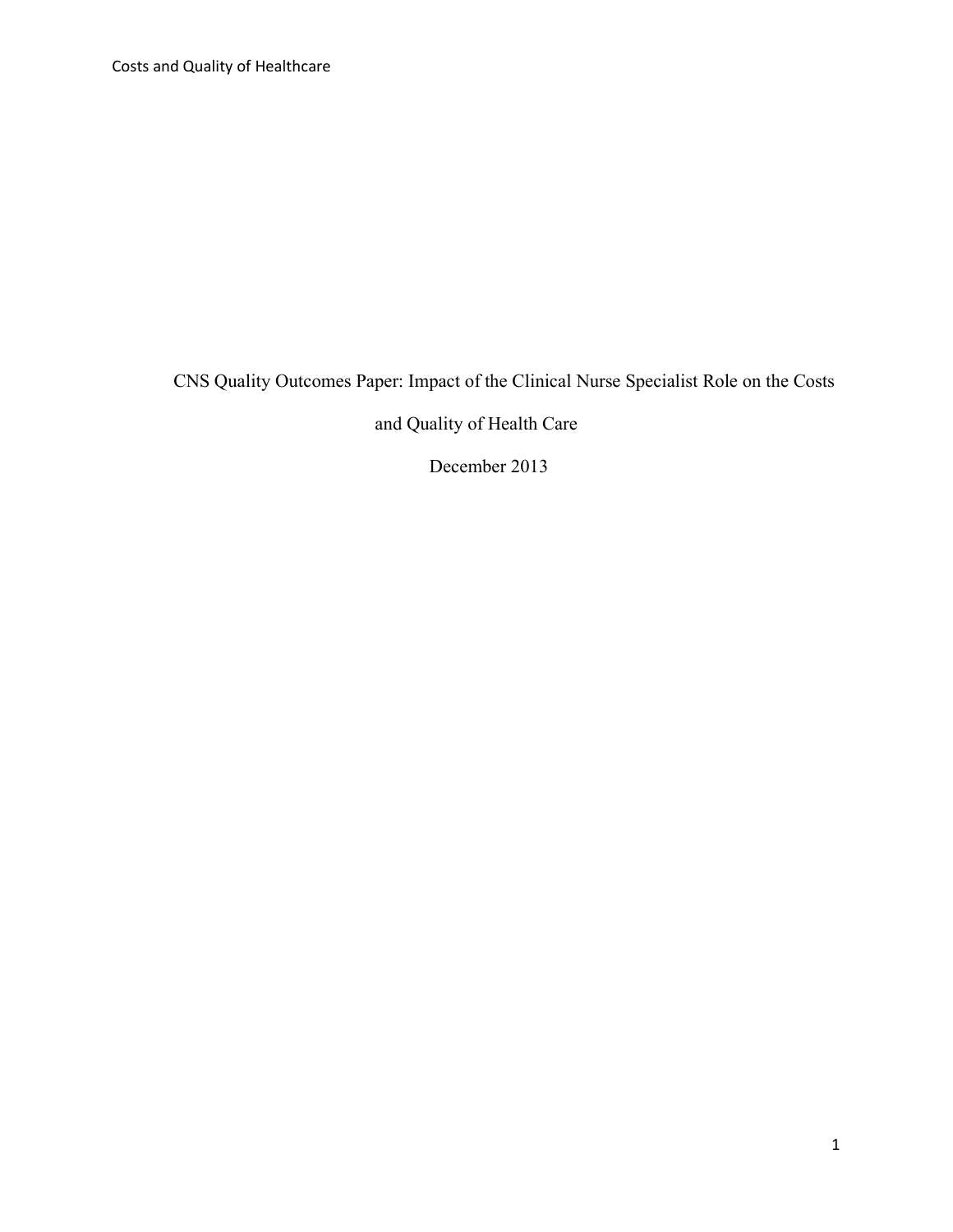### **Impact of the Clinical Nurse Specialist Role on the Costs and Quality of Health Care**

In 2010, the U.S. spent \$2.6 trillion on health care, an average of \$8,402 per person. Implementation of the Affordable Care Act has begun and while the benefits and shortcomings of this law have been projected, the reality of implementation is before the nation. The Congressional Budget Office has estimated that more than 14 million more individuals will gain coverage either as a result of access to newly created health plans or as a result of an expansion of state Medicaid programs. The economic pressures and policy changes are causing a radical shift in health care delivery across the entire continuum of care. Within these major shifts of policy and care delivery models, it is essential that the patients who rely on the health care system have access to high quality, cost-effective care.

The nation's 72,000 Clinical Nurse Specialists (CNS) are uniquely prepared with advanced nursing education to meet the increased demand for health care and to safeguard the provision of quality care. Since 1953, the CNS has served as a committed leader, delivering cost-effective care with optimal patient outcomes (Peplau, 2003). The CNS provides both health promotion and maintenance through assessment, diagnosis, and management of acute and chronic patient problems that includes pharmacologic and non-pharmacologic interventions.

Research and demonstration projects have shown that the CNS role is uniquely suited to lead implementation of evidence-based quality improvement actions that also reduce cost throughout the health care system. This leadership has been demonstrated in the following areas, but not limited to; providing prenatal care, preventive and wellness care, behavioral health care and care to those with chronic conditions.

2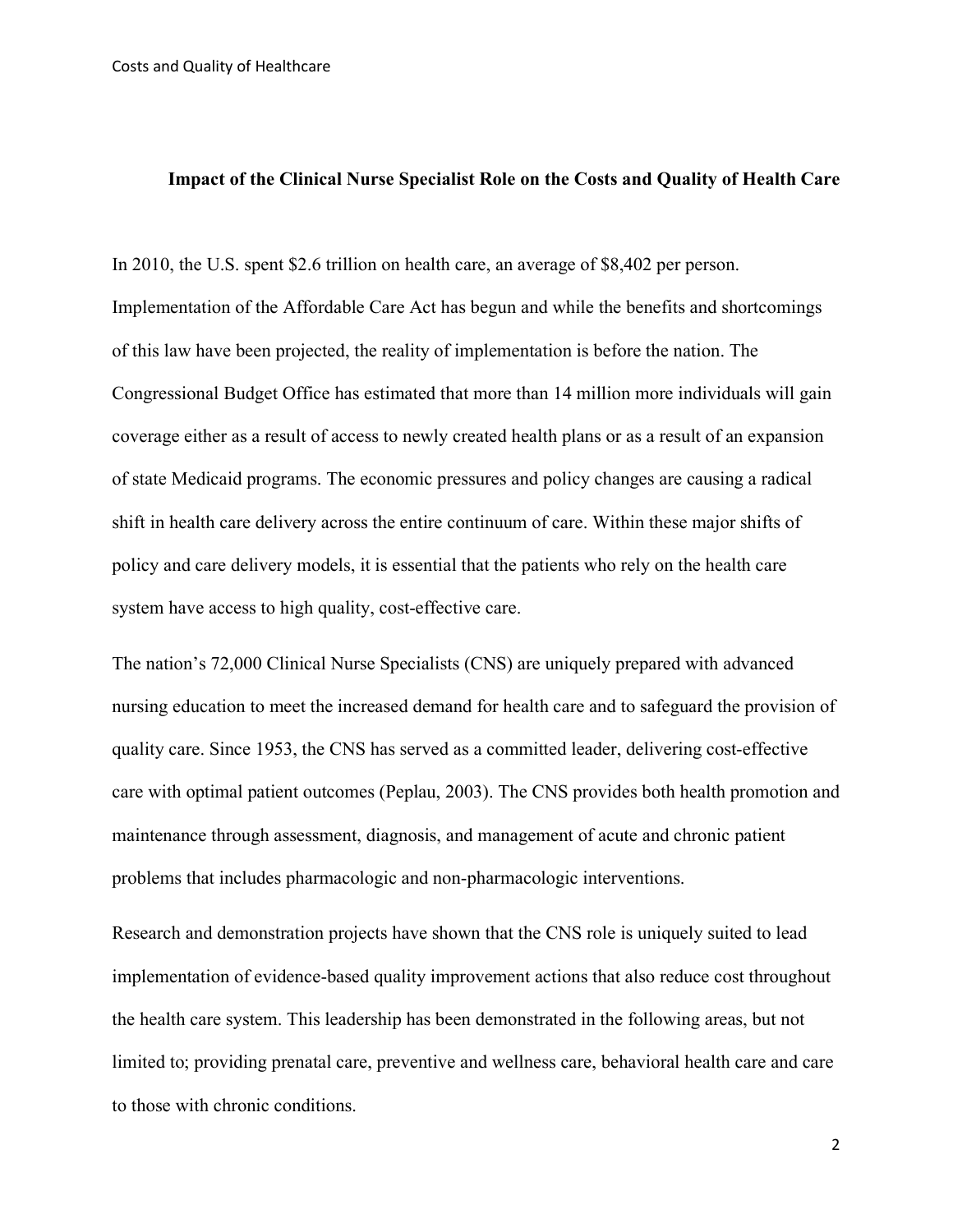The CNS also plays an essential role in care coordination and transitions of care that result in reduced hospital length of stay, fewer hospital readmissions and hospital-acquired conditions (HACs). A review of the CNS Core Competencies supports the centrality of the function of care coordination within the CNS role. This would show that the CNS is educated and prepared to be, not only a participant in care coordination, but also to partner with other providers in the leadership role for care coordination.

### **Improving Prenatal Care**

Clinical Nurse Specialists have demonstrated improved outcomes when providing home care to mothers with a high risk of delivering low-birth weight infants and for early discharge of very low birth weight infants with follow-up. Brooten, Youngblut, Brown, Finkler, Neff, & Madigan (2001) showed in a randomized, controlled clinical trial that the group receiving prenatal home care by a CNS saved 750 hospital days, yielding \$2.9 million dollars saved. The CNS has also been shown to be an effective member of the prenatal care team and to have the greatest client satisfaction and the lowest cost per visit when providing prenatal care (Gravely 1992).

# **Preventive and Wellness Care Reducing Overall Costs for Employer**

Clinical Nurse Specialists improve access to wellness and preventive care by early identification of those at risk for costly chronic diseases, such as diabetes and heart failure and provide care to keep people healthy and prevent chronic conditions. A wellness company, owned and managed by CNSs, provides ongoing care to employees to help them stay healthy and to lower their risk for the development of disease. An employer, who has engaged the services of these CNSs, saw their health care costs decrease and the annual increase in their health insurance premiums go to the single digits, as opposed to previous double-digit increases (Dayhoff 2008).

3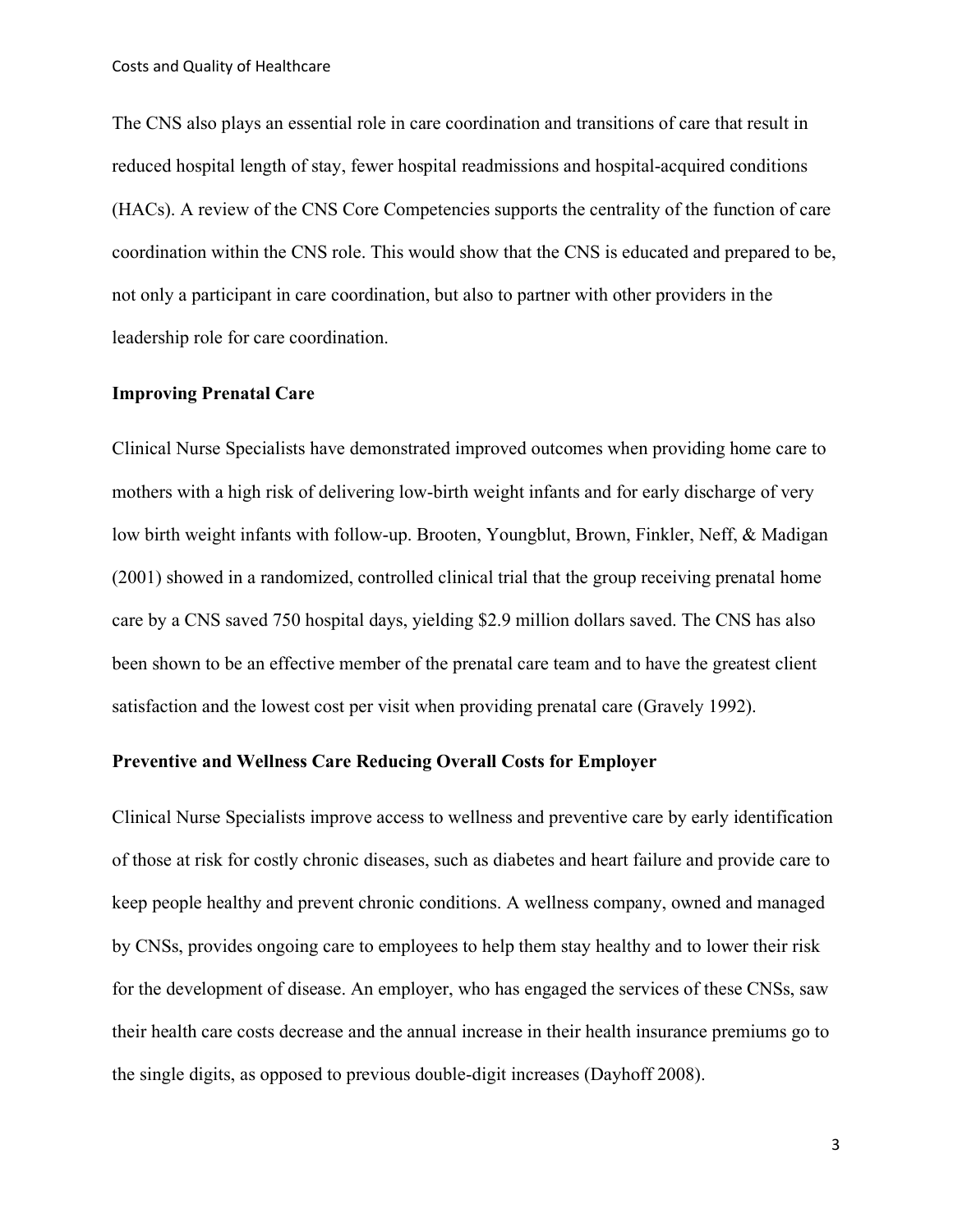### **Psychiatric/Behavioral Health Care to Reduce Depression**

Clinical Nurse Specialists provide behavioral health care to individuals in private practice and to communities through special programs. The Insight Program, which was implemented by CNSs in a community setting to address depression in women, had a statistically significant and clinically relevant improvement in scores on all tools used (Adams 2000). Another study demonstrated that CNSs also work as members of the primary care team in providing care to improve the recognition of depression and its initial management in a Veterans Administration hospital (Dobscha 2001).

### **Reducing Costs of Chronic Condition Care**

Clinical Nurse Specialists have distinguished themselves as effective coaches of those with chronic illness by promoting self-care and reducing the costs of the illness and readmissions. Several studies document their efforts in the care of the chronically ill, including those with heart failure (Creason 2001, Newman 2002, Knox 1999, Ryan 2009), asthma (Horner 2008) and epilepsy (McNellis 2007). In addition, CNSs have developed and demonstrated the effectiveness of their community programs that identify those with COPD early slowing down the progression of their disease (DeLong 2004).

## **Preventing Hospital-Acquired Conditions (HACs)**

## *Clinical Nurse Specialists are the leaders in preventing hospital-acquired conditions (HACs).*

Hospital – acquired conditions (HACs) include pressure ulcers, falls, and infections such as: central line associated bloodstream infections (CLABSI) and catheter-associated urinary tract infections (CA-UTI). Preventing HACs is critical for improving the quality of care and reducing overall health care costs. Allain (2012) cites hospital-acquired pressure ulcers as affecting 1.6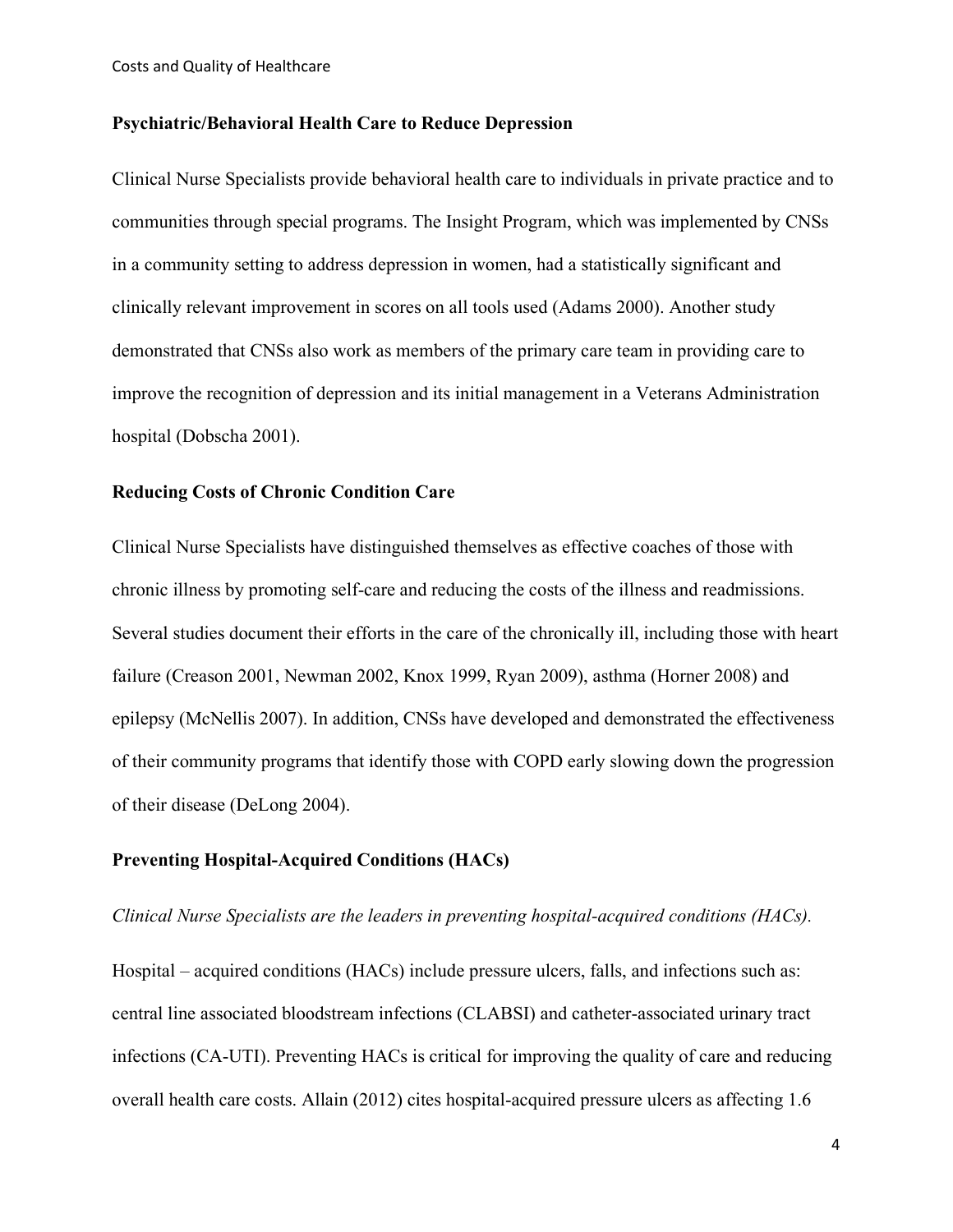million people at a cost of \$1.6 billion annually. Another prevalent HAC, CLABSI, "…adds additional costs of \$35,000 to \$56,000 per case, which is no longer reimbursed by Medicare." (Lee, 2011).

Numerous studies have documented the impact the CNS has in preventing HACs in acute care settings.

- Krupp (2009) demonstrated CNSs decreased the HAC rate by 46% in an acute care setting.
- Hays (2010) demonstrated a pressure ulcer treatment program, implemented by a CNS, decreased HAC rates from 20% down to 3.8%, resulting in a cost savings of over \$40,000 for that organization.
- Richardson & Tjoelker (2012) demonstrated a CNS led initiative to decrease CLABSI saving the organization \$214,712 in terms of cost avoidance and 1.4 lives saved out of 8 patients with CLABSI.
- Maze (2011) also demonstrated a CNS led initiative resulting in the CLABSI rate to be consistently below the National Healthcare Safety Network (NHSN) benchmark.

Multiple other studies have proven the CNS role as expert clinician, consultant  $\&$  change-agent in the prevention of HACs, leading to cost savings for the organization (Lee, 2011, Krupp, 2009, Quinn, 2011, Morrison, 2010, Jones, 2009, Carlson, 2009).

# **Reducing Lengths of Stay in Acute and Community Based Settings**

*Clinical Nurse Specialists have had a significant impact in implementing practices to reduce patients' lengths of stay in acute and community-based settings*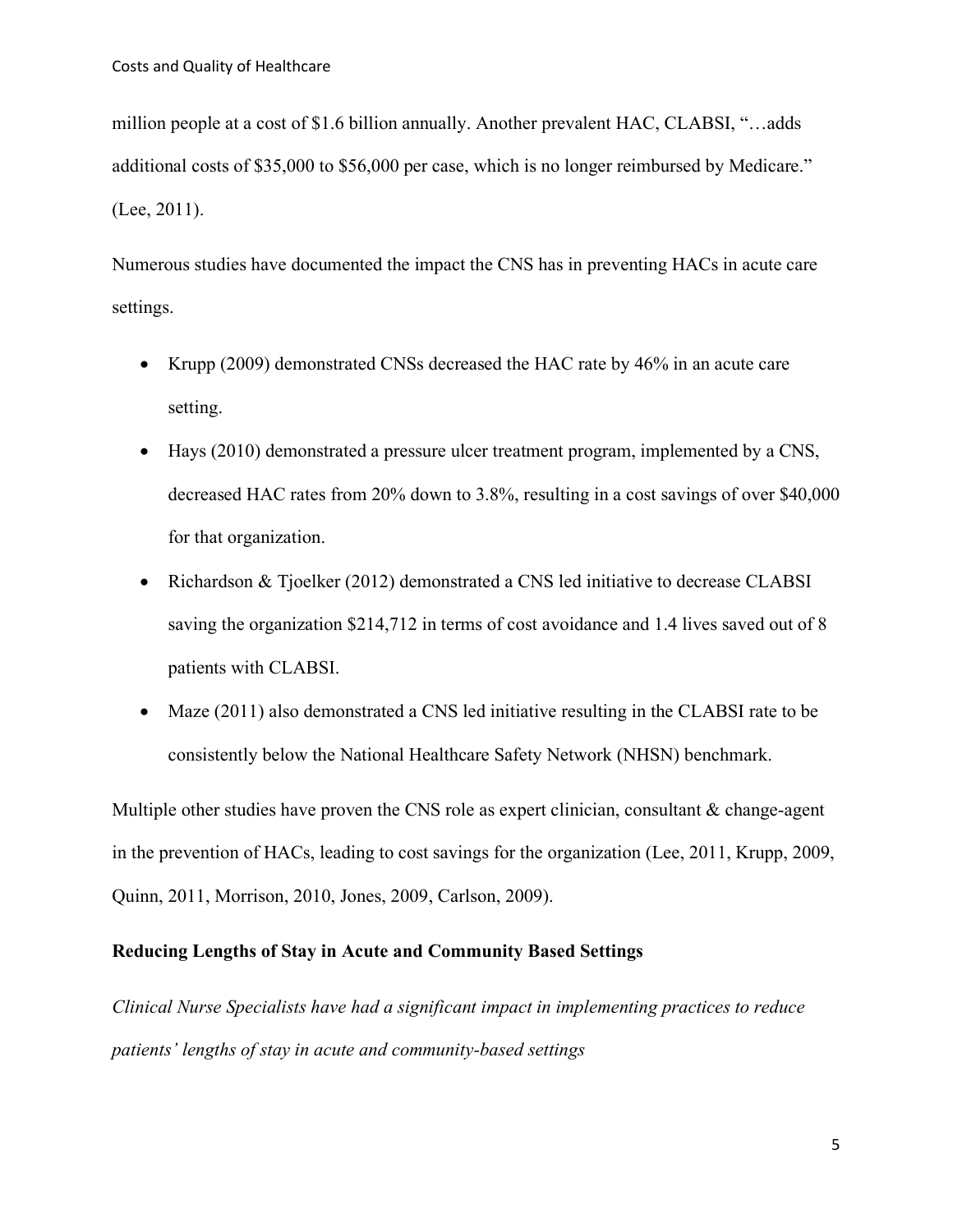- To improve the outcomes of those having a stroke, a CNS led team implemented practice guidelines and developed best practice tools resulting in reduced length of stay for those patients admitted with a diagnosis of stroke (Fuhrman 2011).
- For geriatric patients having a hip fracture, a CNS led the team to achieve The Joint Commission certification in Geriatric Hip Fracture Disease that led to decreased costs by 15%, a 28% decrease in length of stay and 0.5% decrease in mortality (McWilliams-Ross 2011).
- An interdisciplinary team, facilitated by a CNS, coordinated a transformation in the care of patients with diabetes within a health system. The Diabetes Clinical Initiative achieved remarkable outcomes with significant decreases in the average monthly glucose levels declining from 194 mg/dL to 155 mg/dL with a decrease in the percentage of patients with hyperglycemia after day 1. This significant decrease was also achieved in those receiving cardiac surgery, in critical care units and in perianesthesia pre-procedure and post procedure. Hypoglycemia rates remained low compared with published national data. As a result of these dramatic changes in blood glucose levels, the length of stay decreased significantly (Helmuth 2012).
- At an urban acute care hospital, CNSs developed a tool for nurses to assess patients on admission for alcohol consumption and collaborated with physician and pharmacy teams to create an order set. As a result of the implementation of this tool, the hospital costs and length of stay decreased (Corniello, 2012).
- Santos (2012) demonstrated CNSs led the effort to improve outcomes for patients with traumatic spinal cord injury (SCI) by creating and implementing a critical pathway. This resulted in a decrease in the average length of stay in the ICU by 7 days and a decrease in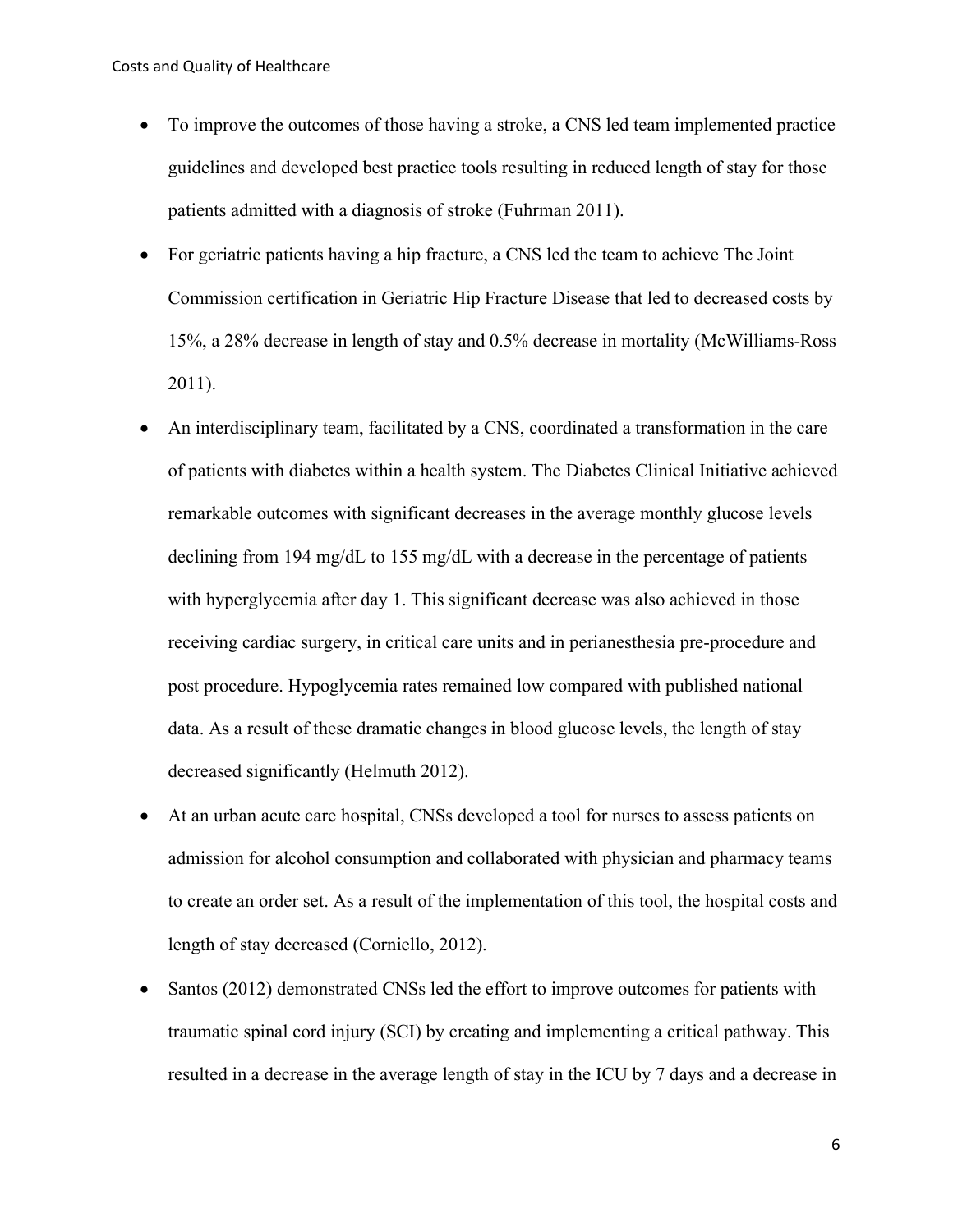the average hospital length of stay by 10 days for traumatic paraplegic patients (Santos, 2012).

- In a community-based care program, CNSs who provided care to those with complex and chronic care conditions had an impact on clinical quality, costs and client satisfaction. Financial measures showed reductions in all key indicators: cost (decreased 24%), emergency department utilization (decreased 38%), inpatient admissions (decreased 23%), and inpatient days (decreased 49%), when compared with the year prior to the program (Schmidt and Ulch 2012).
- In an Emergency Department, the CNS led the team to implement standard practice protocols and guidelines in improving outcomes for septic patients that resulted in a marked decrease in the door-to-first antibiotic administration times and the reduction in patients' hospital lengths of stay. (Williams 2011).

### **Preventing Readmissions**

### *The Clinical Nurse Specialist is also a leader in preventing hospital readmissions.*

A patient is at risk of being readmitted to the hospital within 30 days of discharge if certain conditions are not met. The patient needs to be educated about medications, expected actions, and potential side effects. The patient also needs to be able to articulate signs and symptoms of the disease process and know when to call a health care provider. As of October, 2012 Medicare began to reduce payments to hospitals with excess readmissions. (Affordable Care Act, 2010).

The Clinical Nurse Specialist is in an ideal position to coordinate, implement, and evaluate a plan to prevent costly readmissions and improve care.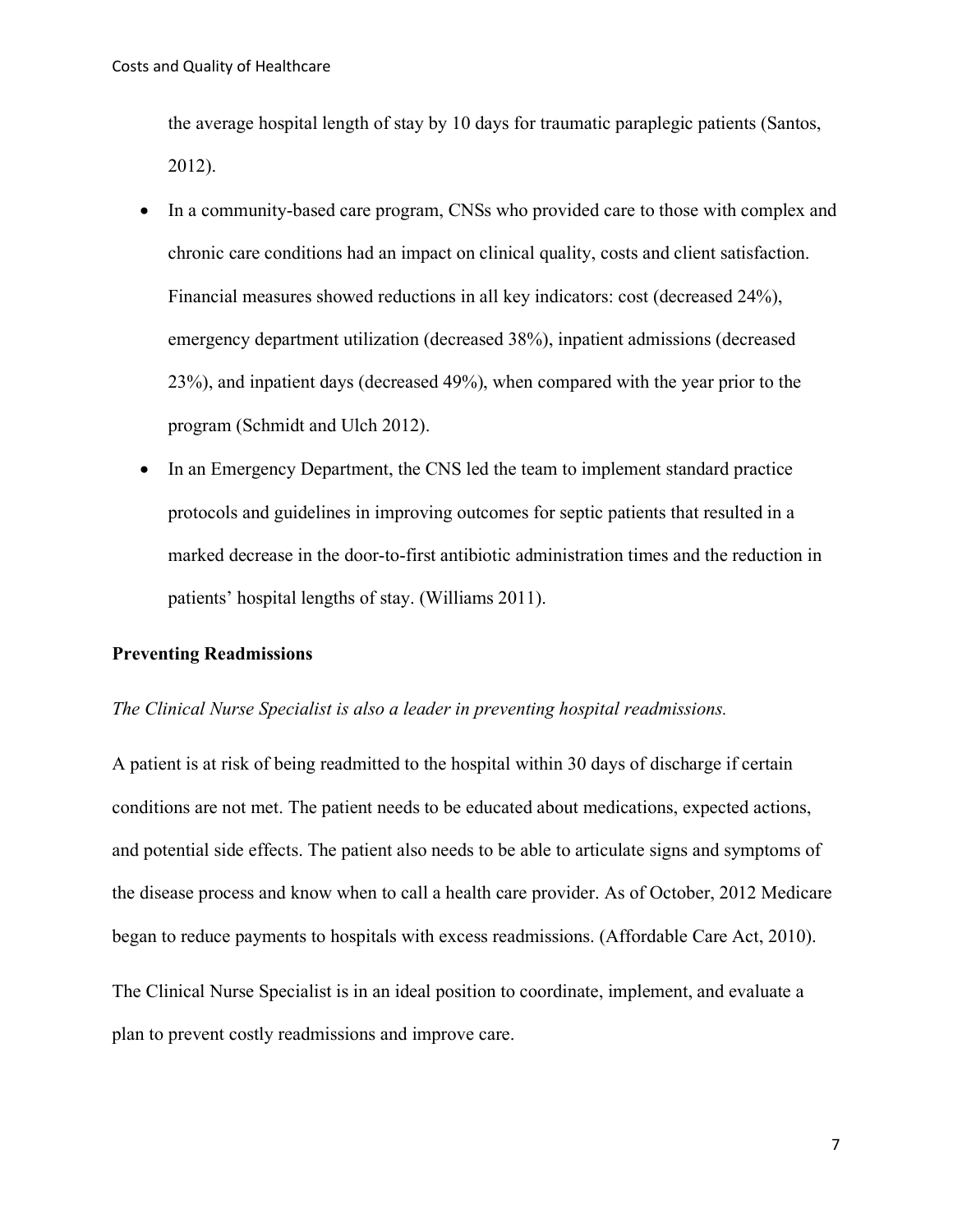- Dickinson and O'Brien (2010) developed guidelines and policies to address pandemic situations encountered by a health care institution. The CNS authors implemented a plan to prevent admissions/decrease readmissions and increase quality patient outcomes (Garolis, 2010). The CNS plays a role in accurate medication reconciliation which can ultimately decrease readmission rates. Complex change can be implemented through CNS influence and leadership.
- Brim (2010) discussed how the quality of patient care could be improved through a peer review process. The CNS author was a leader, mentor, and change agent for nursing staff. The CNS encouraged the nurses to become involved in recognizing areas that needed to be improved. As staff became engaged in the process, patient education improved, quality of care improved, and readmissions decreased. The Clinical Nurse Specialist is often the leader in organizations to coordinate and implement changes that result in quality outcomes and reduced readmissions.
- Mary Naylor's, PhD, FAAN, RN Transitional Care Model Program (TCM) has been extensively researched over the past 20 years and has been in patient practice in an urban, acute care health system for the past 6 years. TCM utilizes Advanced Practice Registered Nurses, CNSs and NPs to work with patients while they are still in the hospital, collaborate with the hospital interdisciplinary team to promote optimal patient health, stay with the patient through his/her transitions in care to home, and continue to work with the patient at the patient's home and the patient's out-patient providers with goals of increasing the patient's health awareness/self- management of chronic conditions and benefitting the health organization and insurance agencies by ultimately reducing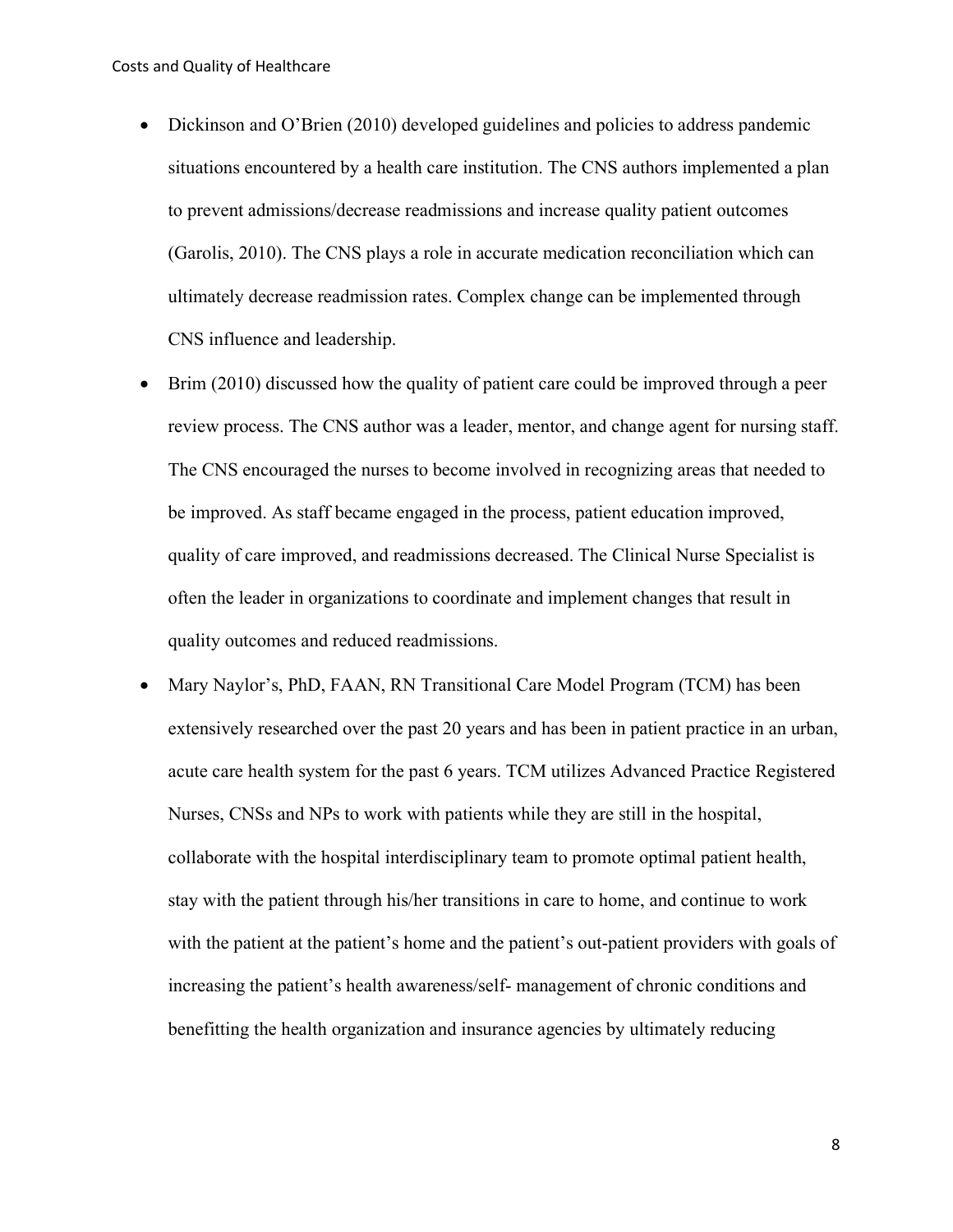readmission rates (Naylor, 1994, 1999, 2004, 2006, 2011; Bixby, 2000; Konick-McMahan, 2003).

# **Conclusion**

This review of research and demonstration projects demonstrates how the CNS role promotes quality health care services and decreases health care expenditures through management of a patient's primary and chronic health care as well as through care coordination and transitions using advanced nursing knowledge, abilities, and skill. Greater utilization of the CNS role within the healthcare delivery system across all settings will improve access to cost-effective, high quality care for the millions who will need it beginning in 2014.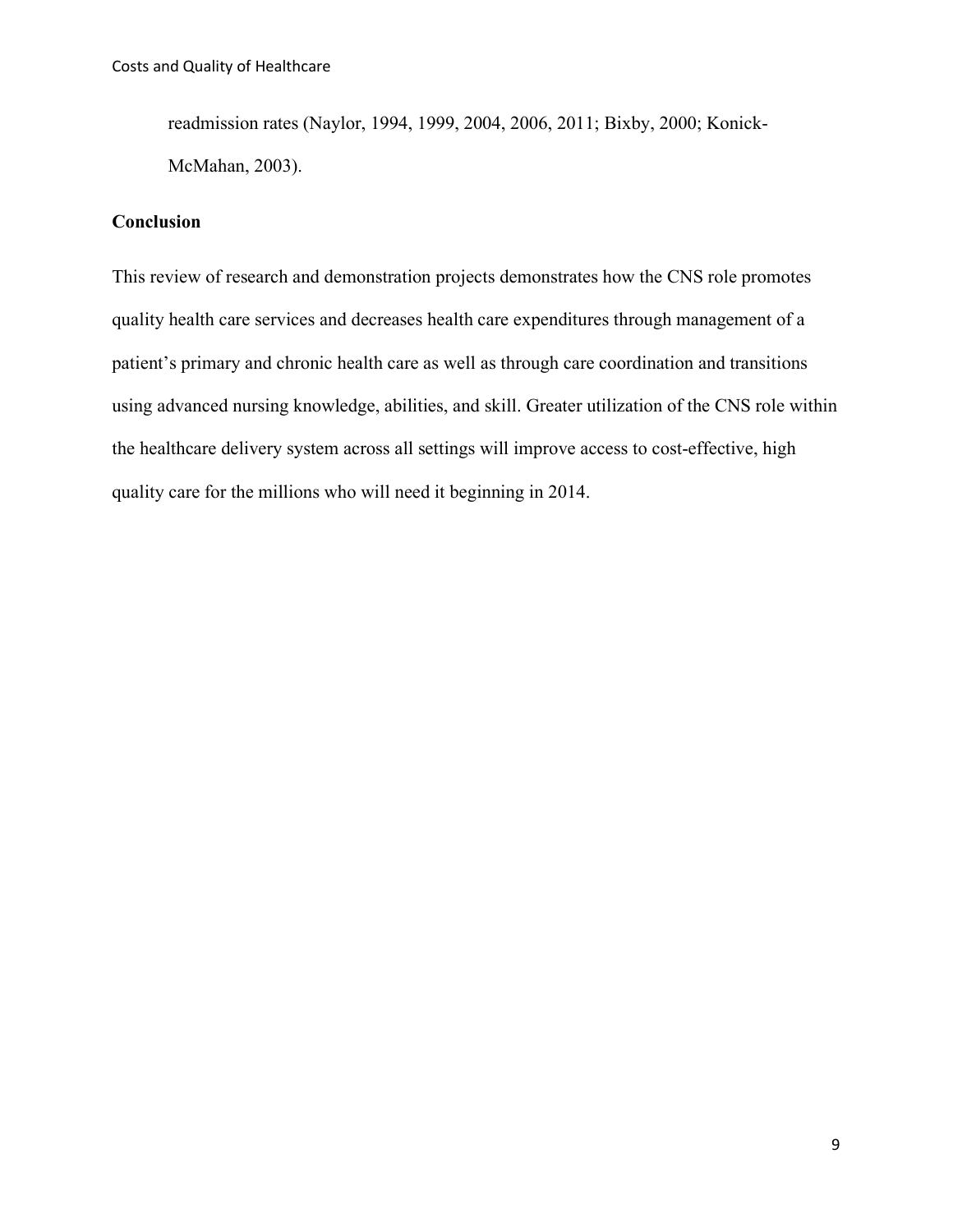#### Bibliography

- 1. Adams, P. (2000). Insight into a mental health prevention intervention. Nurse Clinicians of North America, 35(2), 329-338.
- 2. Affordable Care Act, Section 3025; Social Security Act Section 1886(q).
- 3. Allain, M. (2012, March/April). A cultural revolution! Reducing nosocomial pressure ulcers in the intensive care unit. Clinical Nurse Specialist, 26(2), E2. Abstract retrieved from Conference Abstracts database. doi:10.1097/NUR.0b013e31824605c9
- 4. Altman, D. No Quick Verdict. KFF Website perspectives column. October 15, 2013 http://kff.org/health- reform/perspective/no-quick-verdict-on-obamacare/
- 5. Bixby, B., Konick-McMahon, J., McKenna, C. (2000, April). Applying the transitional care model to elderly patients with heart failure. The Journal of Cardiovascular Nursing, 14(3), 53-63.
- 6. Brim, C. (2010) Speak Up for Patient Care Quality Improvements Through Peer Review.
- 7. Brooten, D et.al. (2001). A randomized trial of nurse specialist home care for women with high –risk pregnancies: outcomes and costs. American Journal of Managed Care, 7(8), 793-803.
- 8. Carlson, G. (2009, March/April). Continuous quality improvement and ventilator-associated pneumonia- 2003 to present. Clinical Nurse Specialist, 23(2), 98. Abstract retrieved from Conference Abstracts database. doi: 10.1097/NUR.0000325407.23482.1f
- 9. Creason, H. (2001). Congestive heart failure telemanagement clinic. Lippincott's Case Management, July/August, 146-156.
- 10. Dayhoff, D. (2008) Clinical Solutions, LLC
- 11. DeJong, S. (2004) The effectiveness of CNS-led community-based COPD screening and intervention program. Clinical Nurse Specialist, 18(2) 72-79
- 12. Dickinson, S., O'Brien, D. (2010) A Pandemic is Declared: are you really ready?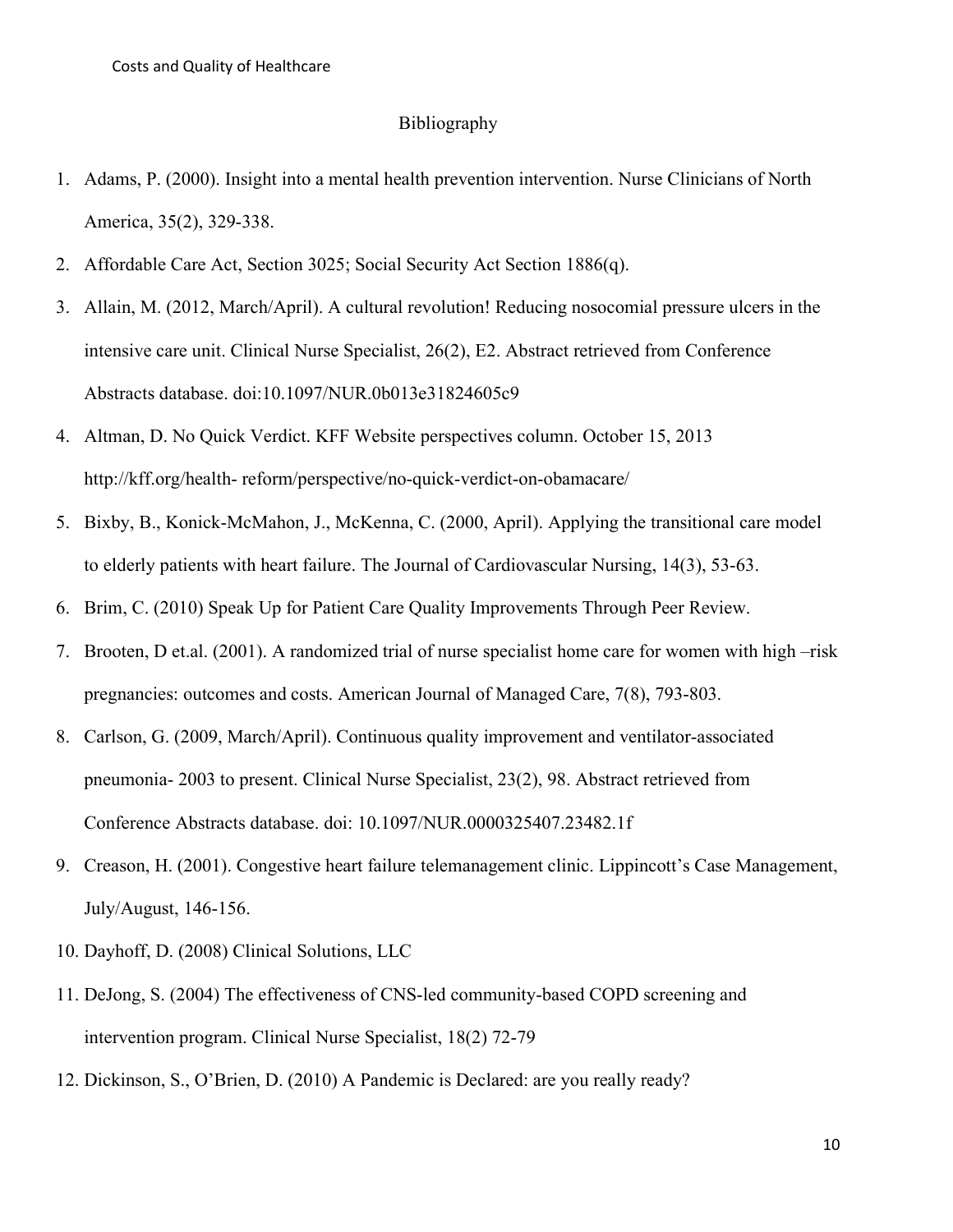- 13. Dobscha, S. K., et. al. (2001). Effectiveness of an intervention to improve primary care provider
- 14. recognition of depression. American College of Physicians. Retrieved 8/16/03, from www.acponline.org. Garolis, S. (2010) Revising the Role of Nursing in Medication Reconciliation: A CNS-Guided
- 15. Implementation. Providence Portland Medical Center, Oregon.
- 16. Gravely, E. A., et. al. (1992). Cost effective analysis of three staffing models for the delivery of low risk prenatal care. American Journal of Public Health, 82 (2), 180-184.
- 17. Hays, V. (2010, March/April). Pressure ulcer prevention and treatment program: Successful strategies implanted by a med/surge Clinical Nurse Specialist. Clinical Nurse Specialist, 24(2), 99- 100. Abstract retrieved from Conference Abstracts database. doi:10.1097/01.NUR.0000348948.36446.a6
- 18. Health Care Costs: A Primer, May 2012, 10-15-2013 http://kaiserfamilyfoundation.files.wordpress.com/2013/01/7670-03.pdf page 1
- 19. Horner, S. (2008) Childhood Asthma in a Rural Environment. Clinical Nurse Specialist, 22(4), 192- 198.
- 20. Jones, D. (2009, March/April). Creating a foley free zone by preventing and removing unnecessary urinary catheters. Clinical Nurse Specialist, 23(2), 98. Abstract retrieved from Conference Abstracts database. doi: 10.1097/NUR.0000325409.08234.ad
- 21. Knox, D. & Mischke, L. (1999). Implementing a congestive heart failure disease management program to decrease length of stay and cost. Journal of Cardiovascular Nursing, 14(1), 55-74.
- 22. Konick-McMahon, J., Bixby, B., McKenna, C. (2003, December). Heart failure in older adults: Providing nursing care to improve outcomes. Journal of Gerontological Nursing, 35-41.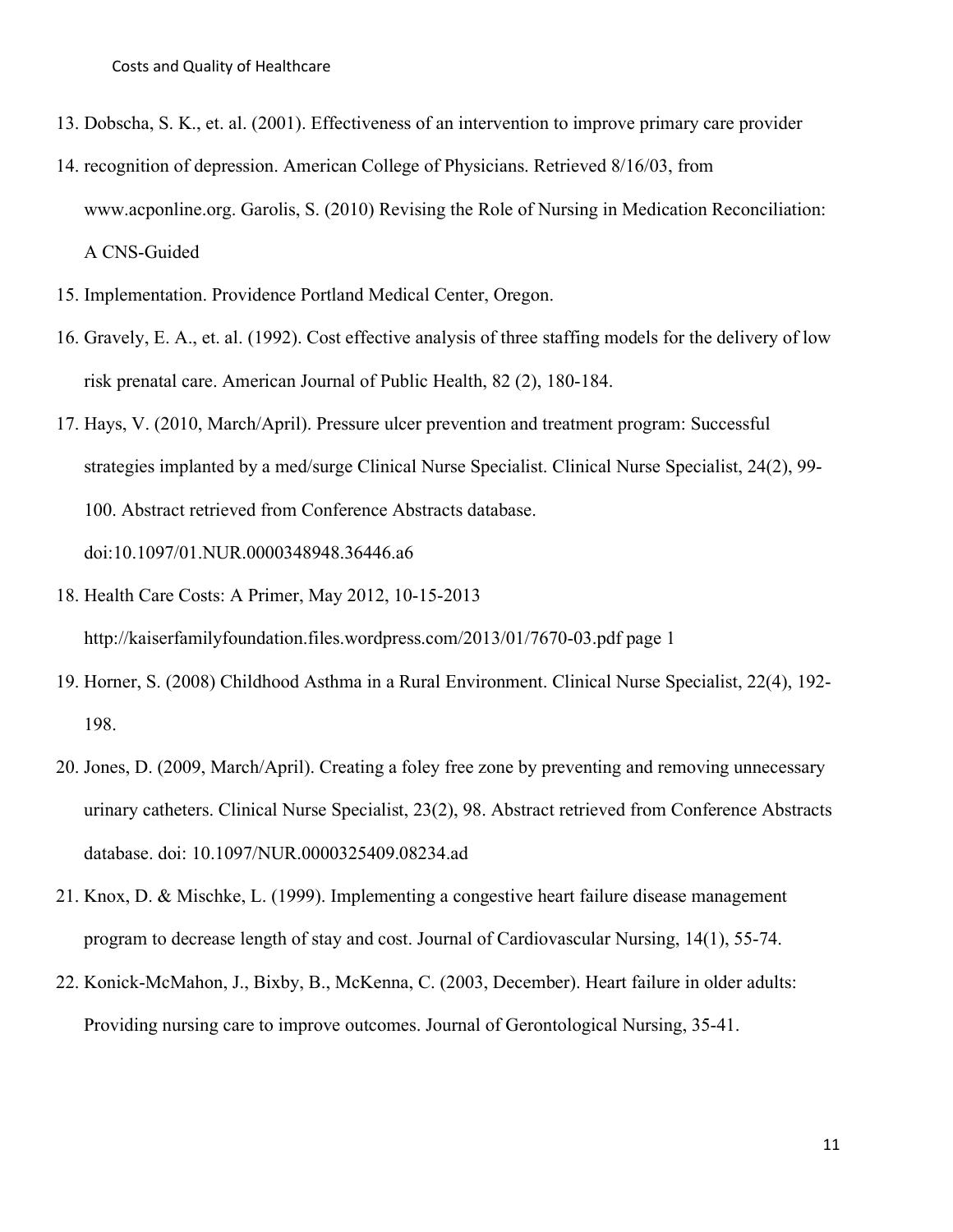- 23. Krupp, A. (2009, March/April). Pressure ulcer prevention in the intensive care unit: Clinical Nurse Specialist impact on changing unit culture. Clinical Nurse Specialist, 23(2), 106. Abstract retrieved from Conference Abstracts database. doi: 10.1097/01.NUR.0000325434.19910.3e
- 24. Lee, R., Slade, J. (2011, March/April). Clinical Nurse Specialist influencing practice outcomes: Reducing bloodstream infections. Clinical Nurse Specialist, 25(2), 82. Abstract retrieved from Conference Abstracts database. doi: 10.1097/NUR.0b013e31820d9112
- 25. Maze, L., Riggins, K. (2011, March/April). Tipping point for decreasing central line-associated bloodstream infections. Clinical Nurse Specialist, 25(2), 94. Abstract retrieved from Conference Abstracts database. doi: 10.1097/NUR.0b013e31820d9112
- 26. McNellis, A. (2007) Concerns and needs of children with epilepsy and their parents. Clinical Nurse Specialist 21(4), 195-202
- 27. Morrison, D. (2010, March/April). Developing the role of the CNS as an internal IV therapy consultant. Clinical Nurse Specialist, 24(2), 93. Abstract retrieved from Conference Abstracts database. doi:10.1097/01.NUR.0000348925.58424.34
- 28. National CNS Competency Task Force (2006-2008). Clinical Nurse Specialist Core Competencies. National Association of Clinical Nurse Specialists.
- 29. Naylor M, Brooten D, Jones R, Lavizzo-Mourey R, Mezey M, Pauley M. Comprehensive discharge planning for the hospitalized elderly. Ann Intern Med. 1994; 120:999-1006.
- 30. Naylor MD, Brooten D, Campbell R, Jacobsen BS, Mezey MD, Pauley MV, Schwartz JS. Comprehensive discharge planning and home follow-up of hospitalized elders: a randomized clinical trial. JAMA. 1999; 281:613-620.